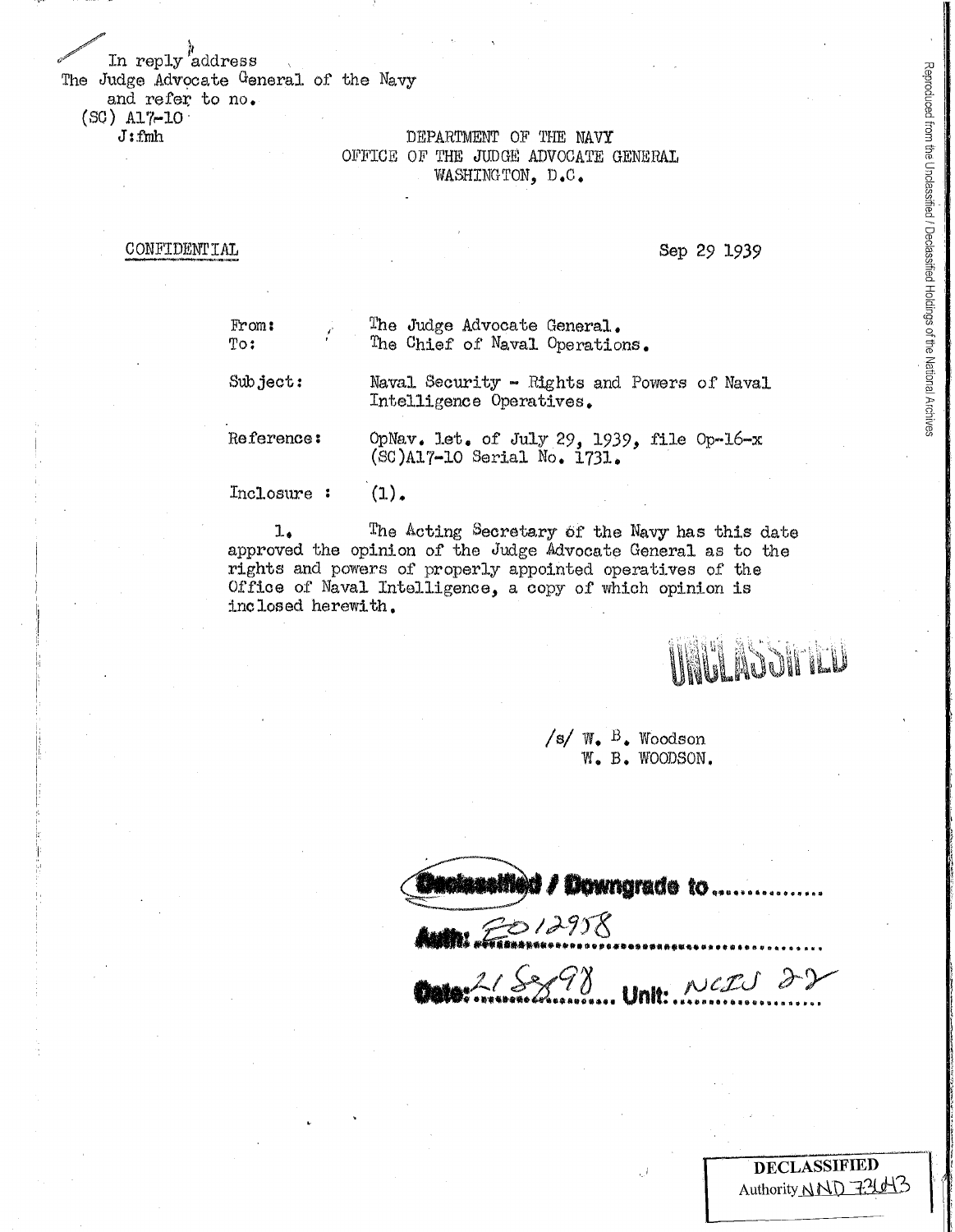## In reply address The Judge Advocate General of the Navy and refer to no.  $(SC)$ Al7-10  $J: fmb$

## DEPARTMENT OF THE NAVY OFFICE OF THE JUDGE ADVOCATE GENERAL WASHINGTON. D.C.

| NFIDENTIAL.                                                 | Sep 29 1939                                                                    |
|-------------------------------------------------------------|--------------------------------------------------------------------------------|
| $\mathbb{F}_{\text{roms}}$<br>$\mathfrak{r}_{\mathbf{O}}$ : | The Judge Advocate General.<br>The Acting Secretary of the Navy.               |
| Subject:                                                    | Naval Security - Rights and Powers of Naval<br>Intelligence Operatives.        |
| Reference:                                                  | OpNav. let. of July 29, 1939, file Op-16-x<br>$(SC)$ $A17-10$ Serial No. 1731. |

In reference the Chief of Naval Operations states 1. that since the President has placed the responsibility for "the investigation of all espionage, couter-espionage, and sabotage" solely upon the Federal Bureau of Investigation of the Department of Justice, the Military Intelligence Department of the War Department, and the Office of Naval Intelligence of the Navy Department, to the exclusion of all other investigative agencies of the Government, the Office of Naval Intelligence must assume its authorized responsibilities, and that in this connection its full authority and powers must be determined and exercised.

 $2.$ In connection with the foregoing the following has been submitted:

"To carry out the duties and responsibilities of the Navy in time of peace in its investigative, protective, regulatory and enforcement powers and operations, opinions are desired as to the rights and powers of properly appointed operatives of the Office of Naval Intelligence as follows:

- To make arrests for violations of the laws (a) of the United States (especially under the Espionage Act, or laws otherwise of concern to the  $N$ avy).
	- "ith warrant.  $(1)$
	- $(2)$ Without warrant, but with reasonable grounds.
- $(b)$ To conduct searches, with probable cause.

Without warrant.

 $(1)$ With warrant.

**Meclassified / Downgrade to..** 

Autré Leurs **Mars:** 218898 Unk NCLS 22

 $(2)$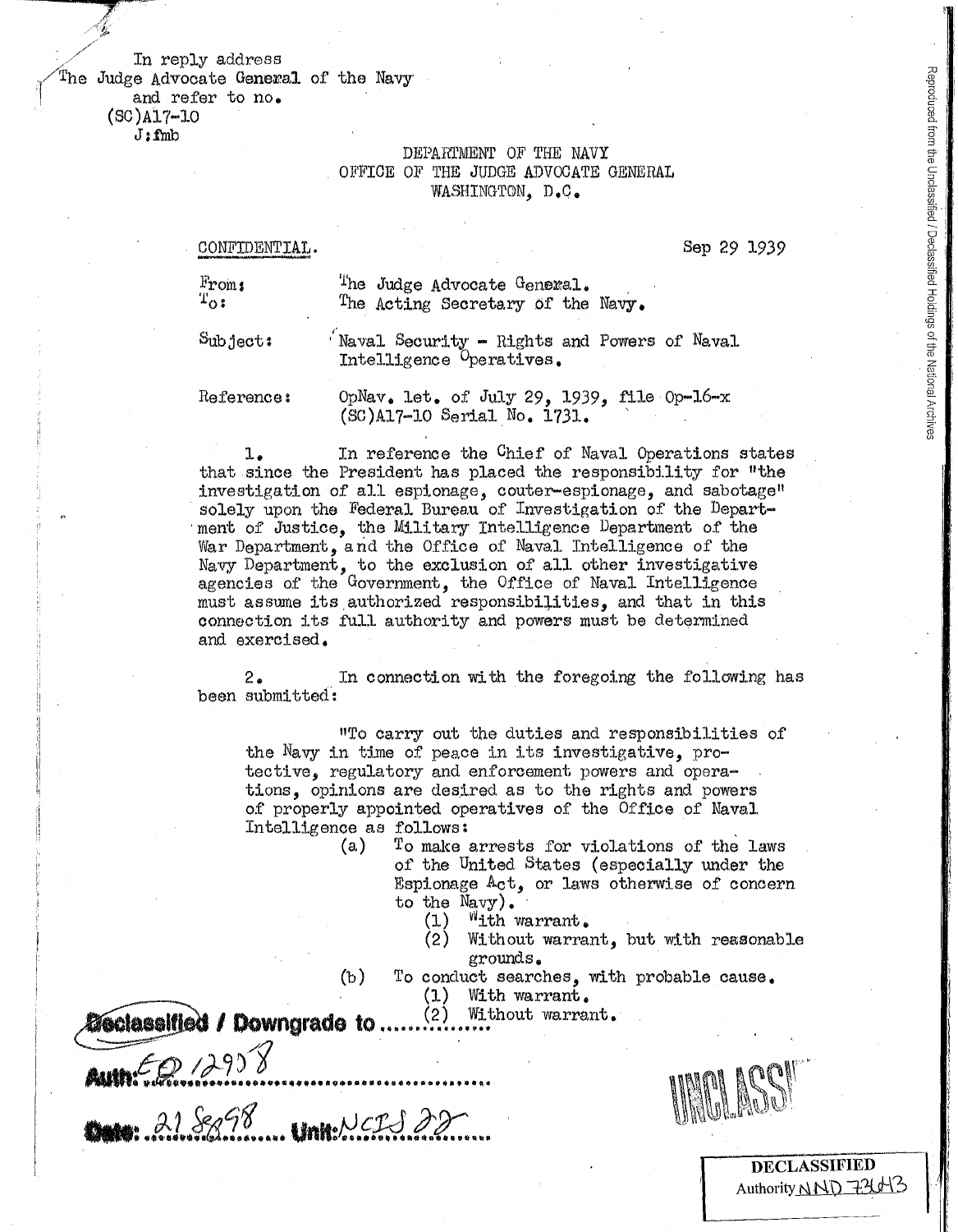$(SC)$ A17-10  $J: fwh$ 

### CONFIDENTIAL.

 $(c)$ To make seizures, either on search or casual discovery.

- $(1)$  <sup> $W$ </sup>ith warrant.
- $(2)$  Without warrant.
- (d)  $T_0$  serve subpoenas.<sup>"</sup>

 $3.$ The first question presented pertains to the authority of operatives of the Office of Naval Intelligence to make arrests for violations of the laws of the United States (especially under the sspionage act, or laws otherwise of concern to the Navy) either with warrant or without warrant but with reasonable grounds.

Operatives of the Office of Naval Intelligence are. u. principally, officers of the Naval Reserve assigned to that duty. In addition some civilian operatives are employed for intelligence work from time to time. There is no provision of law under which persons assigned to duty in connection with naval intelligence activities are specifically vested with police powers over civilians in time of peace. While officers of the Navy, including officers of the Naval Reserve, are generally authorized by law and regulations to make arrests of persons in the flaval service in proper cases, this authority does not extend to the arrest of civilians.

 $5.$ In an opinion of the Attorney General dated September 13. 1923 (33 Op. Atty. Gen. 562), the authority for the use of the naval forces of the United States to enforce the civil and criminal laws of the United States was considered. In the course of this opinion the Attorney General stated that while there are some statutes authorizing the President in time of peace to use the naval forces under certain circumstances, none of these special statutes confer authority for the use of naval vessels to enforce ordinary criminal and civil statutes. The Attorney General further stated that it would seem that Congress did not consider that the President of the <sup>U</sup>nited States possessed the power to use the naval forces in time of peace for the execution of

**Modassified / Downgrado to .................**" **Auth: 50.12958** Outo: 2188628 unit: NCES 22



**DECLASSIFIED** Authority NND 731043 Reproduced from the Unclassified / Declassified Holdings of the National Archive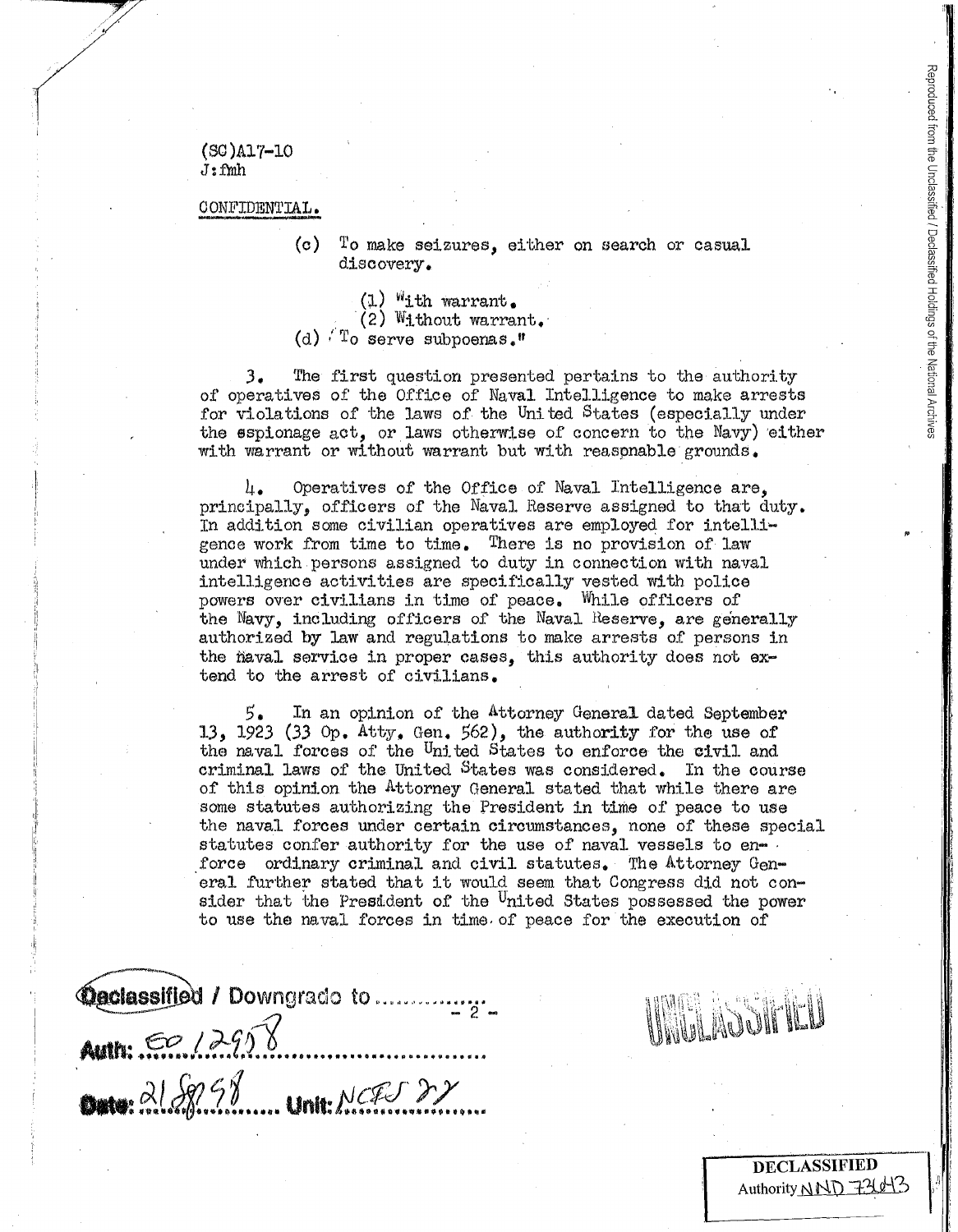$(SC)$ A1.7-10  $J: fwh$ 

Declassified / Downgrade to ...... With Barnet 8 Dato: 21 Sep 98 ..... Unit: NGES 22

CONFIDENTIAL.

 $t_{\rm conf}$ 

Л.

civil or criminal laws without its expressed authorization.

 $6.$ In a later case where the assistance of naval aircraft to assist customs authorities was desired it was proposed to order an airplane to be piloted by a naval aviator but with a member of the Coast Guard present, making the matter one of transportation rather than of participation by naval forces in the enforcement of the civil laws. (Memo. of Pres. of Dec. 19,  $1933.$ 

The question as to the authority of members of the mili- $7.$ tary services to arrest civilians for violations of civil laws was discussed in Winthrop's Military Law and Precedents, Second Edition, page  $1370$ , as follows  $-$ 

"Except as and when employed and ordered under the statutes and authority above specified, the U.S. military are not empowered to intervene or act as such on any occasion of violation of local law or civil disorder, or in the arrest of civil criminals. While officers or soldiers of the army may individually, in their capacity of citizens, use force to prevent a breach of the peace or the commission of a crime in their presence, they cannot, (except as above,) legally take part, in their military capacity, in the administration of civil instice or law. Their attitude, therefore, toward the civil community and the civil authorities, at a period of whict or lawless disturbance should in general be a strictly ineutral one: whatever the temptation or occasion, they should remain simply passive until required by the President, through their immediate commanders, to act. A zealous officer is sometimes induced, especially when serving on a western frontier, to intervene at least for the arrest of a criminal whom the civil authorities are apparently powerless to reach, and who, in the absence of any interposition on the part of the military, will probably escape legal punishment. Such intervention, however, will in general be unauthorized by law, and subject the officer and the members concerned of his command to actions for false arrest and imprisonment.<sup>1</sup>

See also Ex Parte Milligan (71 U.S. 2, 128-129), Ex Parte Orozco  $(201 \text{ Fed. } 106)$ , Ex Parte Merryman, Federal Case No. 9487 (17 Fed. Cases,  $144$ ,  $149$ ,  $152$ ) and 21 Op. Atty. Gen. 72.



**DECLASSIFIED** Authority NND 736-13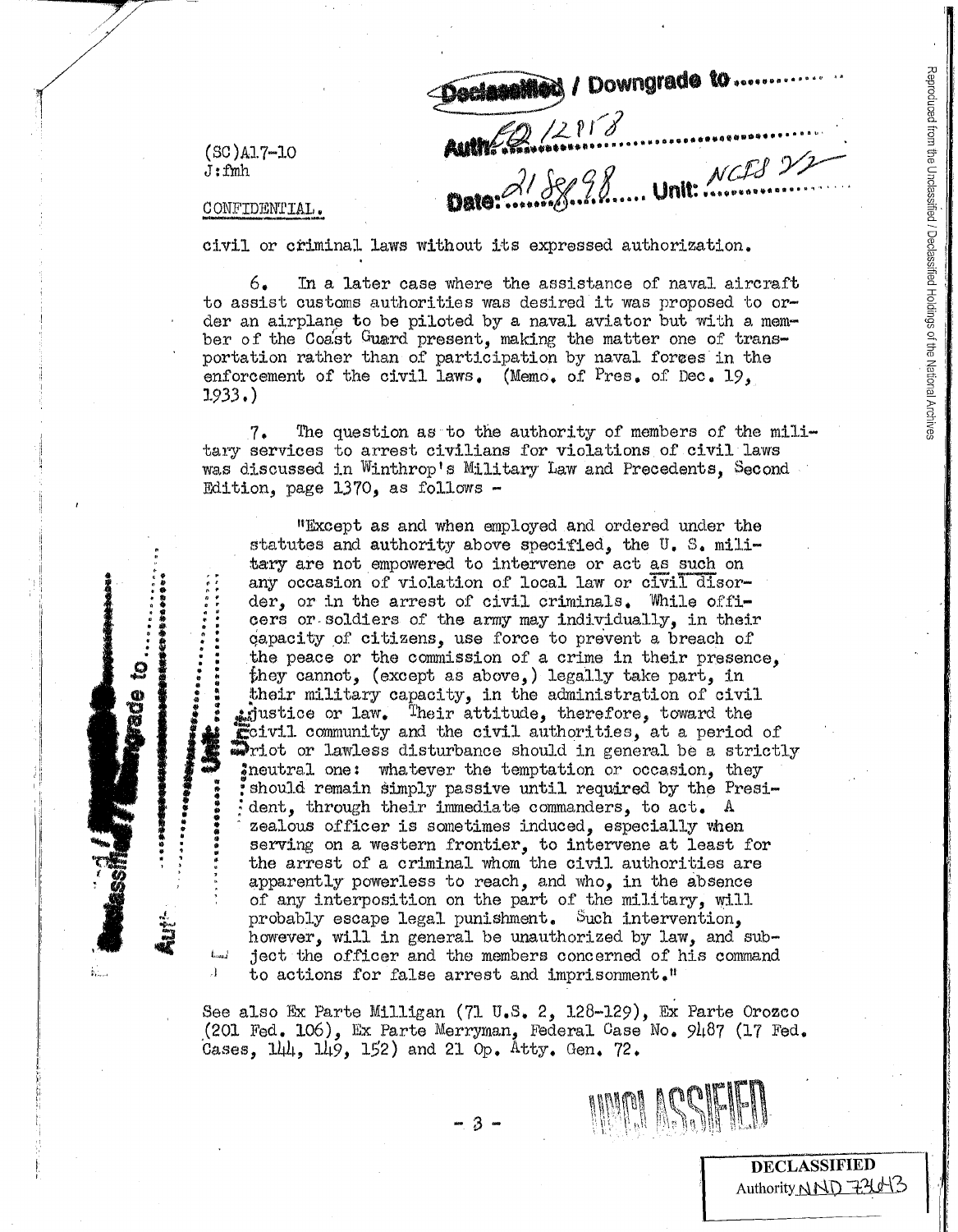Declassified / Downgrade to ..........

Auth: E.O. 12958

 $(SC)$ Al7-10  $J: fwh$ 

Dato: 2158.98 Unit: NCIS 22

#### CONFIDENTIAL.

 $8.$ In the Merryman case, supra, the court stated, after discussing certain provisions of the Constitution, that -

"With such provisions in the constitution, expressed in language too clear to be misunderstood by any one. I can see no ground whatever for supposing that the president, in any emergency, or in any state of things, can authorize the suspension of the privileges of the writ of habeas curpus, or the arrest of a citizen, except in aid of the judicial power. He certainly does not faithfully execute the laws, if he takes upon himself legislative power, by suspending the writ of habeas corpus, and the judicial power also, by arresting and imprisoning a person without due process of law.

36 꾟  $\rightarrow$ "But the documents before me show, that the military authority in this case has gone far beyond the mere suspension of the privilege of the writ of habeas corpus. It has, by force of arms, thrust aside the judicial authorities and officers to whom the constitution has confided the power and duty of interpreting and administering the laws, and substituted a military government in its place, to be administered and executed by military officers. For. at the time these proceedings were had against John Merryman, the district judge of Maryland, the commissioner appointed under the act of congress, the district attorney and the marshal, all resided in the city of Baltimore, a few miles only from the home of the prisoner. Up to that time, there had never been the slightest resistance or obstruction to the process of any court or judicial officer of the United States, in Maryland, except by the military authority. And if a military officer, or any other person, had reason to believe that the prisoner had committed any offence against the laws of the United States, it was his duty to give information of the fact and the evidence to support it, to the district attorney; it would then have become the duty of that officer to bring the matter before the district judge or commissioner, and if there was sufficient legal evidence to justify his arrest, the judge or commissioner would have issued his warrant to the marshal to arrest him; and upon the hearing of the case, would have held him to bail, or committed him for trial. according to the character of the offence, as it appeared

 $\begin{smallmatrix} \text{1} & \text{2} & \text{3} & \text{4} & \text{4} & \text{5} & \text{6} & \text{6} & \text{7} & \text{8} & \text{8} & \text{8} & \text{8} & \text{8} & \text{8} & \text{8} & \text{8} & \text{8} & \text{8} & \text{8} & \text{8} & \text{8} & \text{8} & \text{8} & \text{8} & \text{8} & \text{8} & \text{8} & \text{8} & \text{8} & \text{8} & \text{8} & \text{8} & \text{8} & \text{8} & \text{8$ 



**DECLASSIFIED** Authority NND 72643 Reproduced from the Unclassified / Declassified Holdings of the National Archives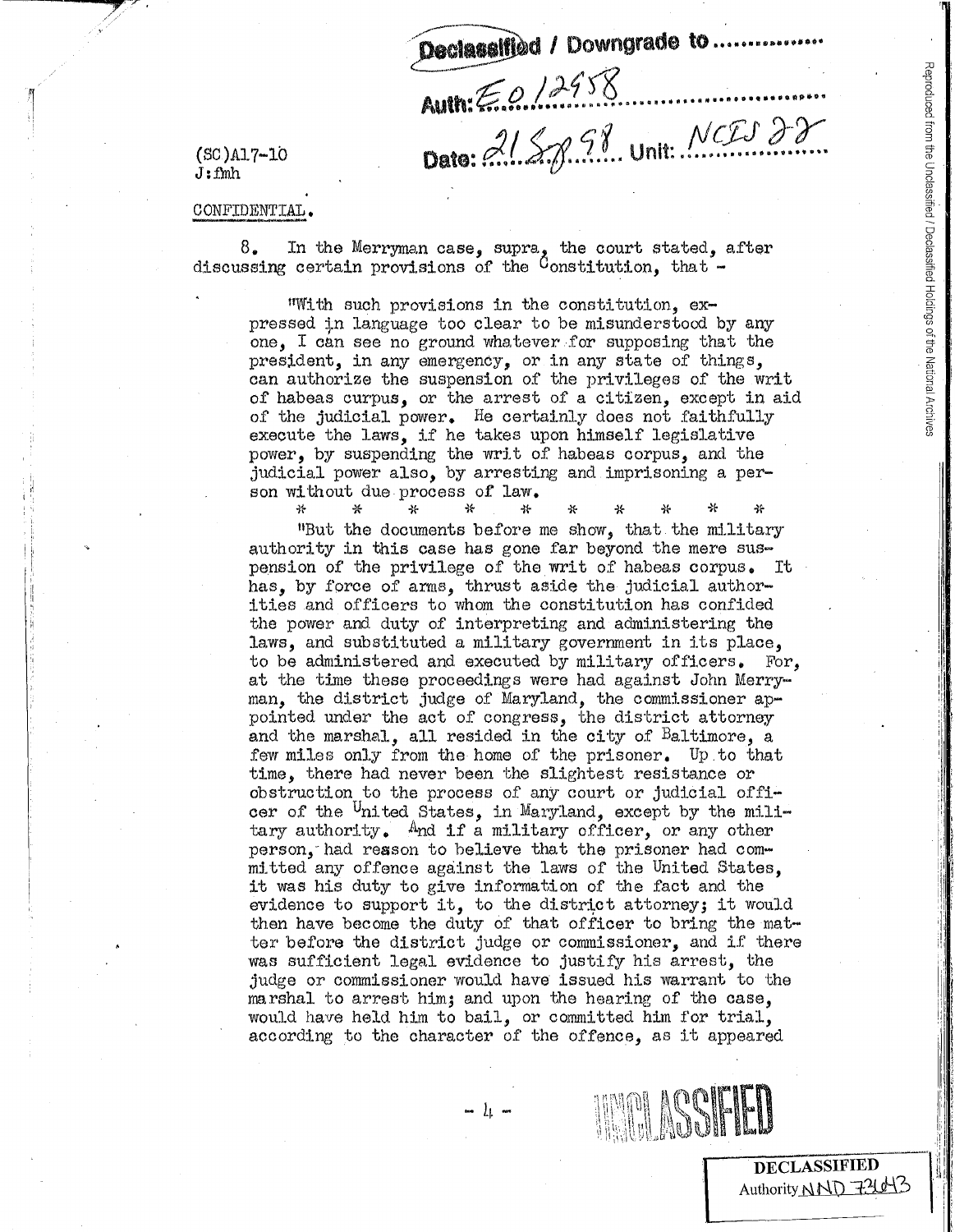**TAGARARYA / DOWNGIADA 10 ..................** Auth: <del>62</del> 12958<br>Date: 21 SB 98 100 NCIS 88

 $(SC)$ Al7-10  $J: fmh$ 

CONFIDENTIAL.

in the testimony, or would have discharged him immediately, if there was not sufficient evidence to support the accu-There was no danger of any obstruction or resistsation. ance to the action of the civil authorities, and therefore no reason whatever for the interposition of the military."

In connection with the foregoing it is pertinent that 9. in the enforcement of neutrality and in certain other classes of cases Congress has authorized the President or such other person as he might empower for the purpose, to employ such part of the land or naval forces of the United States as may be necessary to enforce the law, but in no case has Congress authorized members of the military or naval forces to participate generally in the enforcement of the civil and criminal laws of the <sup>U</sup>nited States. The following are instances in which the naval forces are authorized to aid the civil authority in the enforcement of the laws of the United States:

- $(1)$ To take possession of and detain any vessel fitted out and armed for service against a friendly power;  $(18 \t{V.S.C. } 23, 26)$
- $(2)$  To take possession of and detain any war vessel whose force is augmented and increased for service against a friendly power;  $(18 \text{ U.S. C. } 24, 26)$
- $(3)$ To prevent the organization of or participation of any person in any military or naval expedition or enterprise against a foreign nation at peace with the <sup>U</sup>nited States.  $(18 \text{ U.S.0. } 25, 26)$
- $(l_1)$ To take possession of and detain any vessel with prizes that makes a capture within the jurisdiction of the United States.  $(18 \text{ U.S. C.}$ 26)
- $(5)$ To take possession of and detain any foreign vessel of war when the person having custody disobeys or resists any process issuing out of any court in the United States; (18 U.S.C. 26)
- $(6)$ To compel foreign vessels to depart at the proper time and to prevent departure of such vessels that are not authorized to leave;  $(18 \text{ U.S.C. } 27)$

**DECLASSIFIED** Authority NND 77413

๛๛๛๛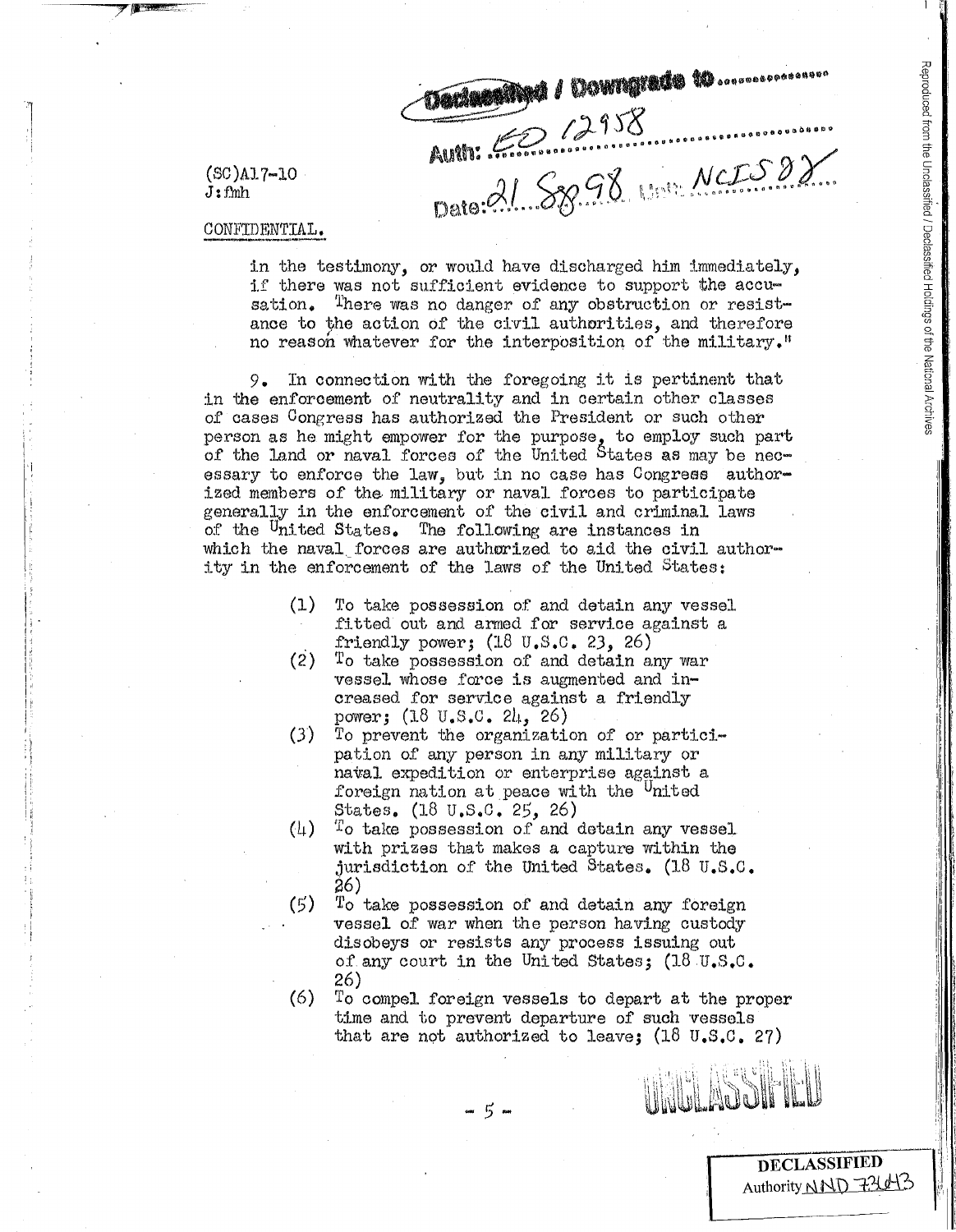Reproduced from the Unclassified / Declassified Holdings of the National Archives

**DECLASSIFIED** Authority NND 72643

(SC)A17-10  $J: fwh$ 

Dato:  $2189998$  wets 22

Declassified / Downgrade to.....

CONFIDENTIAL.

 $(7)$ To prevent departure of vessels when it appears vessel is about to carry supplies or information to a foreigh belligerent nation;  $(18 \text{ U.S.C. } 31)$ 

Auth: <del>50</del> 12958

- $(8)$ To detain any vessel manifestly built for warlike purposes or so converted pending the requirements of the statute;  $(18 \text{ U.S.C. } 32)$
- To prevent being sent out of the jurisdiction of the  $(9)$ United States any vessel equipped as a war vessel with understanding that it is to be delivered to a belligerent power;  $(18 \text{ U.S.C. } 33)$
- (10) To prevent interned persons leaving limits of internment and other services in connection with internment;  $(18 \text{ U.S.C. } 37)$
- (11) In time of national emergency to enforce rules and regulations governing anchorages and movements of vessels.  $(50 \text{ U.S.C. } 191, 194)$
- $(12)$  To prevent destruction by master of vessel under his command and to prevent use of vessel as a place for conspirators to meet; (50 U.S.C. 193, 194)
- $(13)$  To suppress insurrection in any State against the government thereof;  $(50 \text{ U.S.C. } 201)$
- $(1)$  To suppress rebellion against the United States when impossible to enforce the laws in ordinary course of judicial proceedings; (50 U.S.C. 202)
- $(15)$  To suppress insurrection, etc., when states are unable or unwilling to afford equal protection of laws: (50  $U.S.C. 203)$
- (16) To protect customs of ficers and detain vessels at port of entry where collections or duties and imports may not be made in usual manner;  $(50 \text{ U.S.C. } 219, 220)$ .

See also sections 238 to  $245$ , Title 22, U.S. Code, and sections 233a to 233g and 245a to 245i, Title 22, U.S. Code, Supplement.

It will be noted that none of the above cases cover 10. the usual classes of cases in which naval intelligence operatives would be concerned such as sections 1, 2,  $l_i$  and  $5_j$  Title I, of the Espionage Act of June 15, 1917 (50 U.S.C., secs. 31, 32, 34 and 35), or sections 1, 2 and 3 of the Act of January 12, 1938 (U.S.C., Supp., Title 50, secs. 45, 45a, 45b). In this connection it is pertinent that sections 1, 2, 4 and 5 of Title I of the Espionage Act, which are the provisions of law with which such operatives would be most concerned, contain no authority for the land or naval forces to participate in their enforcement, whereas in the same act Title II, authorizing

 $-6-$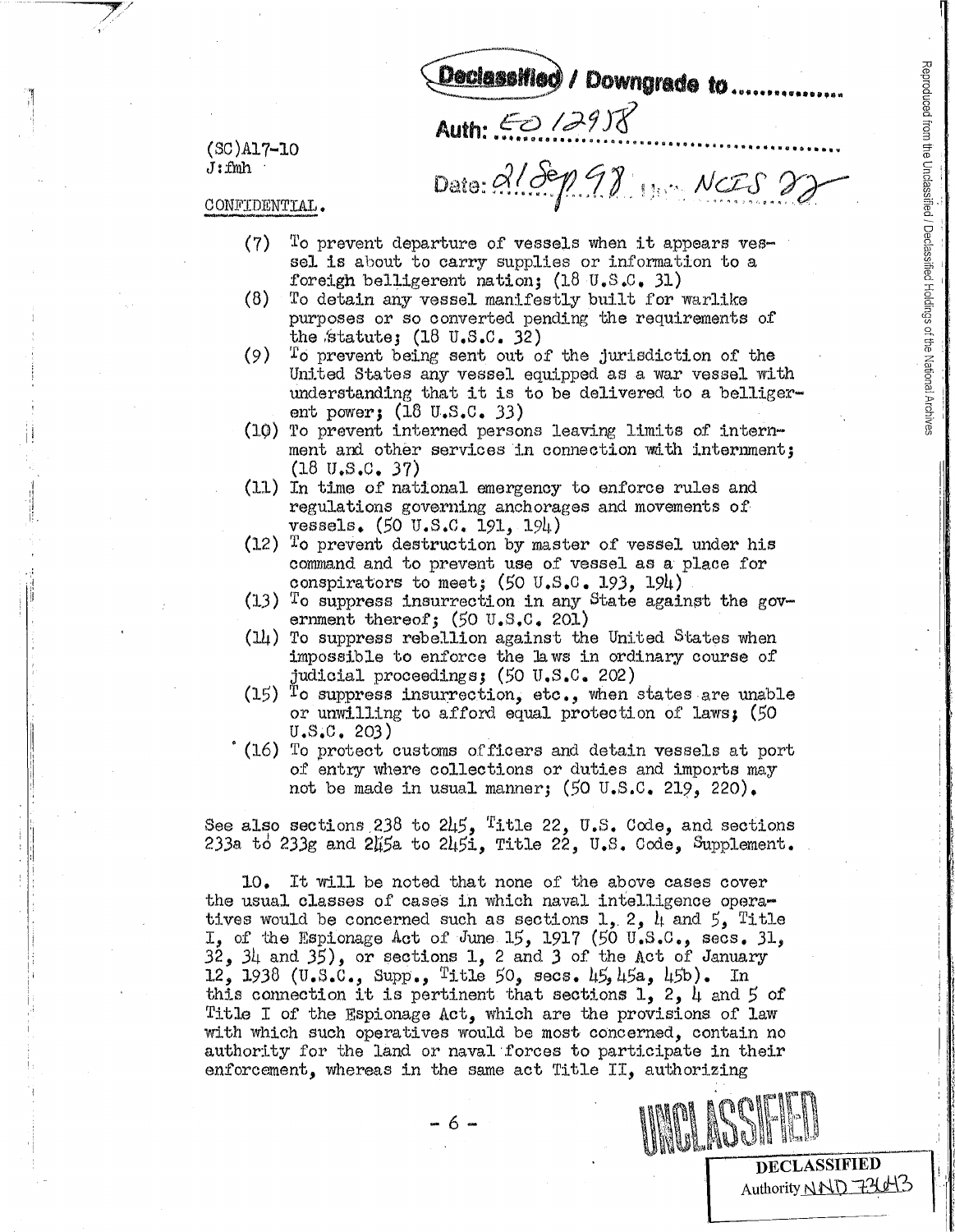**DECLASSIFIED** Authority NND 72143

 $(SC)$ Al7-10  $J: fmh$ 

**Auth:** 60/298<br>Date: 215898 University 22

Declassified / Downgrade to ......

#### CONFIDENTIAL

regulations for movements and anchorages of vessels. Title  $V$ . respecting the participation of vessels in violation of neutrality, and Title VI, respecting the export of arms and manitions of war in violation of law, contain specific provisions authorizing the President to employ such part of the land and naval forces of the United States as he may deem necessary to carry out the purposes of those particular titles.

Any offense for which a civilian may be punished in 11. time of peace must, necessarily, be one that would be prosecuted in the United States or State court by the civil authorities even though it did pertain to the military or naval service, such as a violation of the Espionage Act. In the event Naval Intelligence operatives could effect arrests in such cases they would in effect be performing the functions of civil officers. It is apparent from what has been stated above that in time of peace no authority exists in Naval Intelligence operatives, as such, to arrest civilians for violations of the laws of the United States whether with or without warrant except in those cases where Congress has authorized the use of naval forces, and in such cases only when directed by the President and otherwise in accordance with the provisions of the law. In this connection, in the case of Gelston vs. Hoyt (3 Wheat.  $2\sqrt{5}$ , 330), the Supreme Court of the United States held that even in cases where the President is empowered to use the naval and military forces in the enforcement of the law this power is "manifestly intended to be exercised only when. by the ordinary process or exercise of civil authority, the purposes of the law cannot be effectuated."

It is not to be understood, however, that a Naval 12. Intelligence operative may not arrest a person who commits a felony in his presence, or where a felony has actually been committed and when an operative has reasonable grounds to suspect the person whom he undertakes to arrest. Any person. regardless of any official status, is authorized to make arrests in such cases. (Fisher et al.  $vs.$  United States,  $8$  Fed. (2d) 978, 980; Brady vs. United States, 300 Fed. 540, 543; Agnello vs. United States, 290 Fed. 671, 684) Also where a misdemeanor constituting a breach of the peace is or has been committed in the presence of a private person he may make an arrest to stop the breach of the peace or to prevent its continuance. (Carroll vs. United States, 267 U.S. 132, 157) In any case, however, where it is practicable to cause an arrest to be made by a duly authorized marshal or police officer, such action should be taken, in order to avoid the possibility of a personal action against an agent or operative in the event an arrest made by him was unwarranted. **UNU ACCIELET**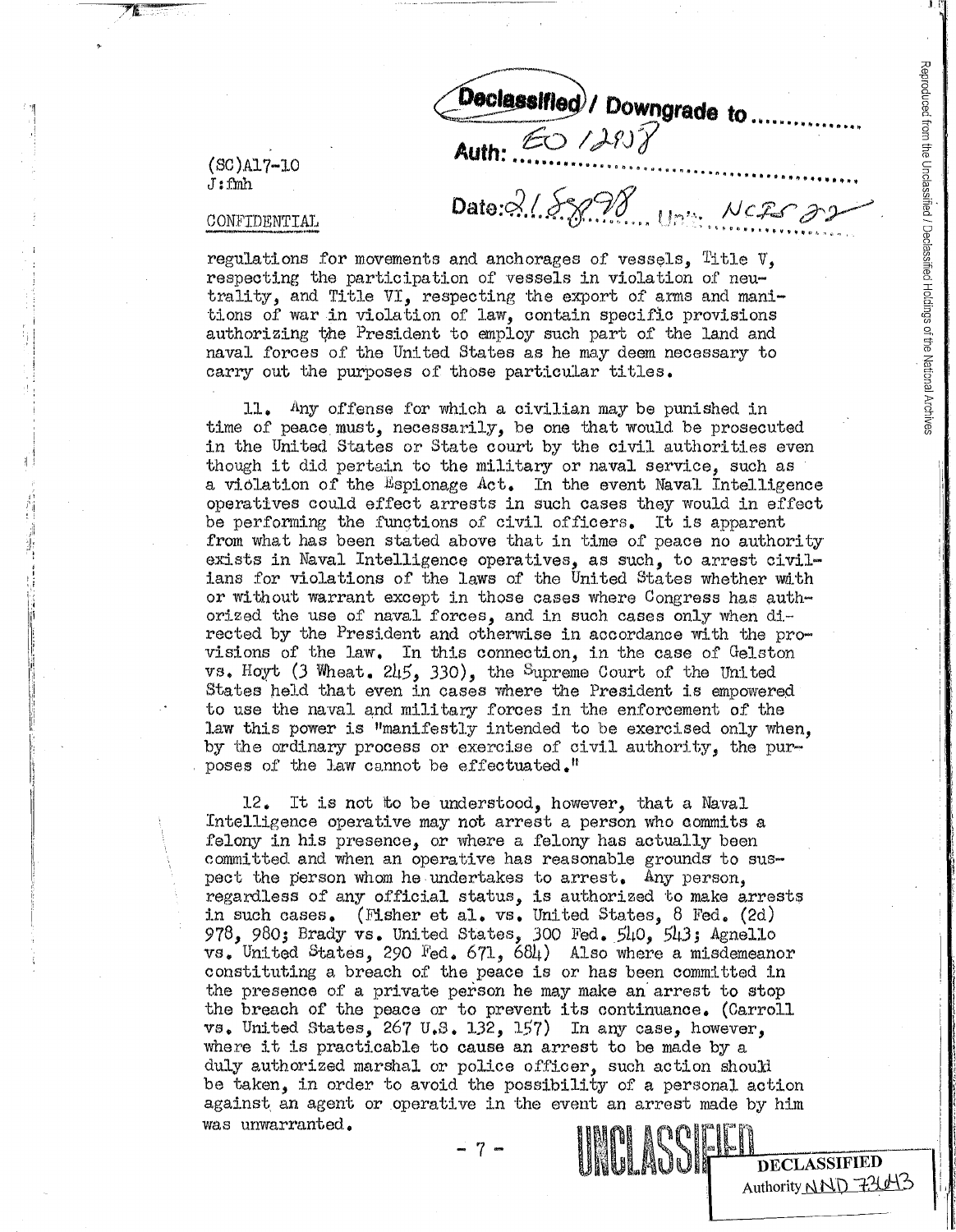$(SC)$ Al7-LO  $J$ : fmh

#### CONFIDENTIAL

13. In reference (a) attention is invited to the opinion of this officer approved by the Secretary of the Navy  $4$ pril 14, 1937  $(file (SC)P8-1)$ . Information was therein requested as to whether the provisions of that opinion apply generally or are restricted to the "Vickers  $P$ lant" which was the place there involved. The provisions of the opinion in question delt with the particular situation there involved, but would apply equally in any similar case where a like state of facts exists, that is where it becomes necessary for the Navy to use force to protect its confidential files or other property for unlawful assemblages, or from lawless acts of individuals who attempt to take advantage of such a situation to gain access to confidential information pertaining to the national defense. Generally where attempts are made to destroy or seize government property the element of crime committed in the presence of those at the scene would be involved and the authority to makeean arrest would exist. In such a case it would be necessary to deliver the person arrested as soon as practicable to the appropriate civil authorities.

Declassified / Downgrade to ......

Date: 218888 ... Unit: NCIS 22

Auth: 60 (2958

Of importance also is the Act of June 18, 1934  $(U, S, C, )$  $\mathfrak{u}$ . Title 5, sec. 300a), relative to the Federal Bureau of Investigation of the <sup>D</sup>epartment of Justice. This act provides as follows:

"The Director, Assistant Directors, agents, and inspectors of the Division of Investigation of the Department of Justice are empowered to serve warrants and subpoenas issued under the authority of the United States to make seizures under warrant for violation of the laws of the United States; to make arrests without warrant for felonies which have been committed and which are cognizable under the laws of the United <sup>States</sup>. in cases where the person making the arrest has reasonable grounds to believe that the person so arrested is guilty of such felony and there is a likelihood of the person escaping before a warrant can be obtained for his arrest, but the person arrested shall be immediatly taken before a committing officer. Such members of the Division of Investigation of the Department of Justice are authorized and empowered to carry firearms."

This provision of law was enacted because of doubt as to the authority of such agents to make arrests, carry firearms, etc.

 $15$ . The language of the Executive Memorandum of the President of June 26, 1939, quoted in reference, placing "the investigation of all espionage, counter-espionage, and sabotage" under the agencies mentioned does not impose any responsibility upon Naval Intelligence as an enforcement agency under the Espionage laws. In this respect Naval Intelligence, as such, has only the authority conferred by Article 6 of the Articles for the Government of the Navy.



**DECLASSIFIED** Authority NND 73643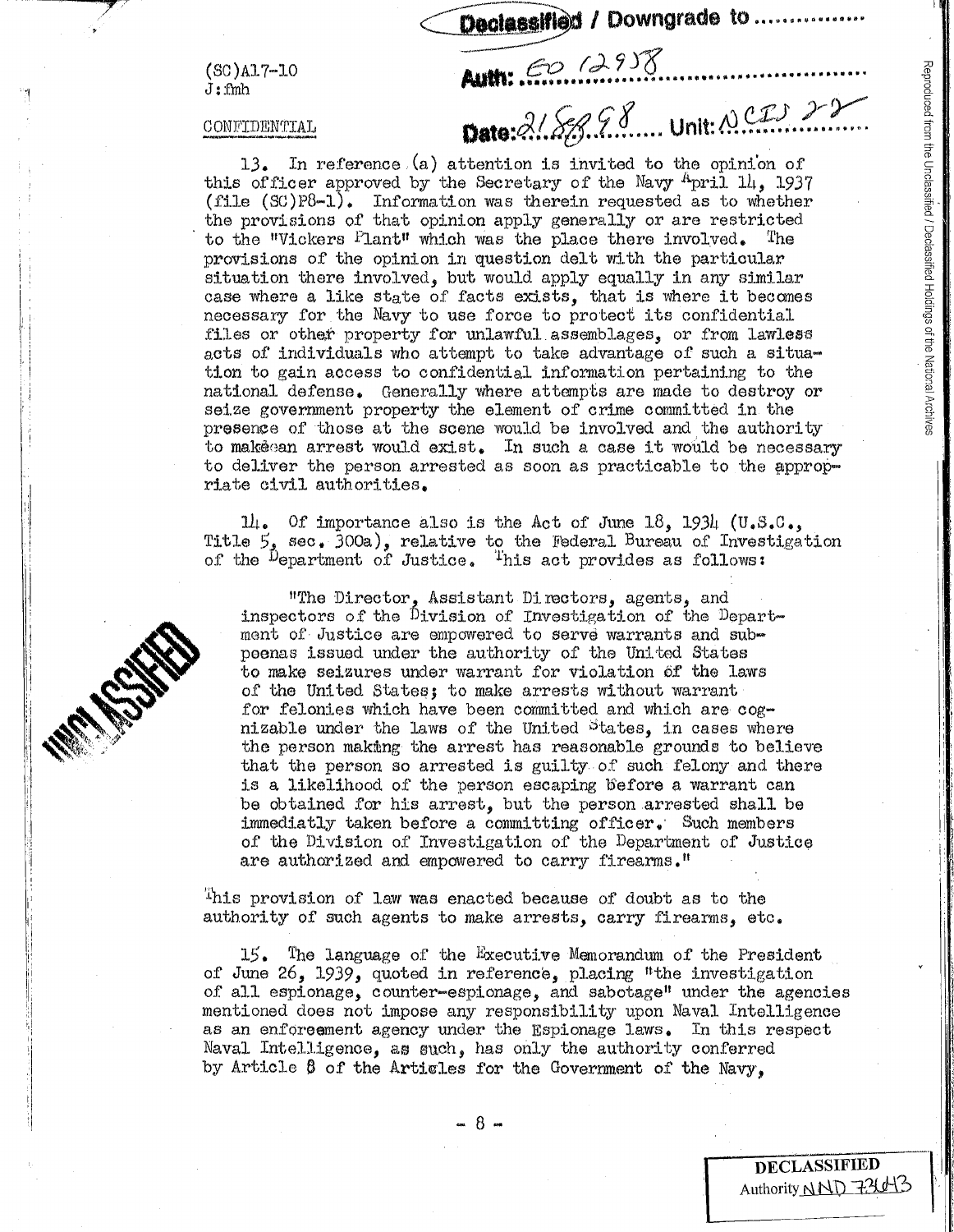$(SC)$ Al7-10  $J: fmh$ 

# CONFIDENTIAL.

2/8898 Unit. NCES 22

Declassified / Downgrade to .......

which, in this instance, is construed to mean that all persons in the naval service who are duly authorized shall use their utmost exertions to detect, apprehend and bring to justice all offenders or to aid all persons appointed for that purpose insofar as concerns matters under naval jurisdiction. The laws prescribing the organization of the Department of Justice and the Department of the Navy clearly define the jurisdiction of these two departments and in the absence of further legislation there is no authority for the  $N$ avy to undertake the enforcement of those laws which are intended to be enforced by the Department of <sup>d</sup>ustice.

Auth: 50 /2958

16. Questions (b) and (c) pertain to the authority of operatives of the Office of Naval Intelligence to conduct searches and make seizures either with or without warrants.

The Fourth Amendment to the Constitution provides that  $17.$ 

"The right of the people to be secure in their persons, houses, papers, and effects, against unreasonable searches and seizures, shall not be violated, and no warrants shall issue, but upon probable cause, supported by oath or affirmation, and particularly describing the place to be searched, and the persons or thin to be seized."

18. In pursuance of the Fourth Amendment Congress has enacted legislation prescribing the circumstances and procedure under which search warrants may be issued and seizures made. (Act of June 15, 1917, U.S.C., Title 18, Chapt. 18) It is pertinent that the provisions of law with respect to the issuance of search warrants, though applying generally, were included as Title XI of the Espionage Act. Section 7 of this Title provides  $that -$ 

"A search warrant may in all cases be served by any of the officers mentioned in its direction, but by no other person, except in aid of the officer on his requiring it, he being present and acting in its execution." (Underscoring supplies.)

Section 6 of Title XI provides that the warrant must be issued to "a civil officer of the United States duly authorized to enforce or assist in enforcing any law thereof, or to a person so duly authorized by the President of the United States." In connection with this matter the Supreme Court stated in the case of Steele vs. United States No. 2 (267 U.S. 505, 507). that  $-$ 

DECLASSIFIED Authority NND 7210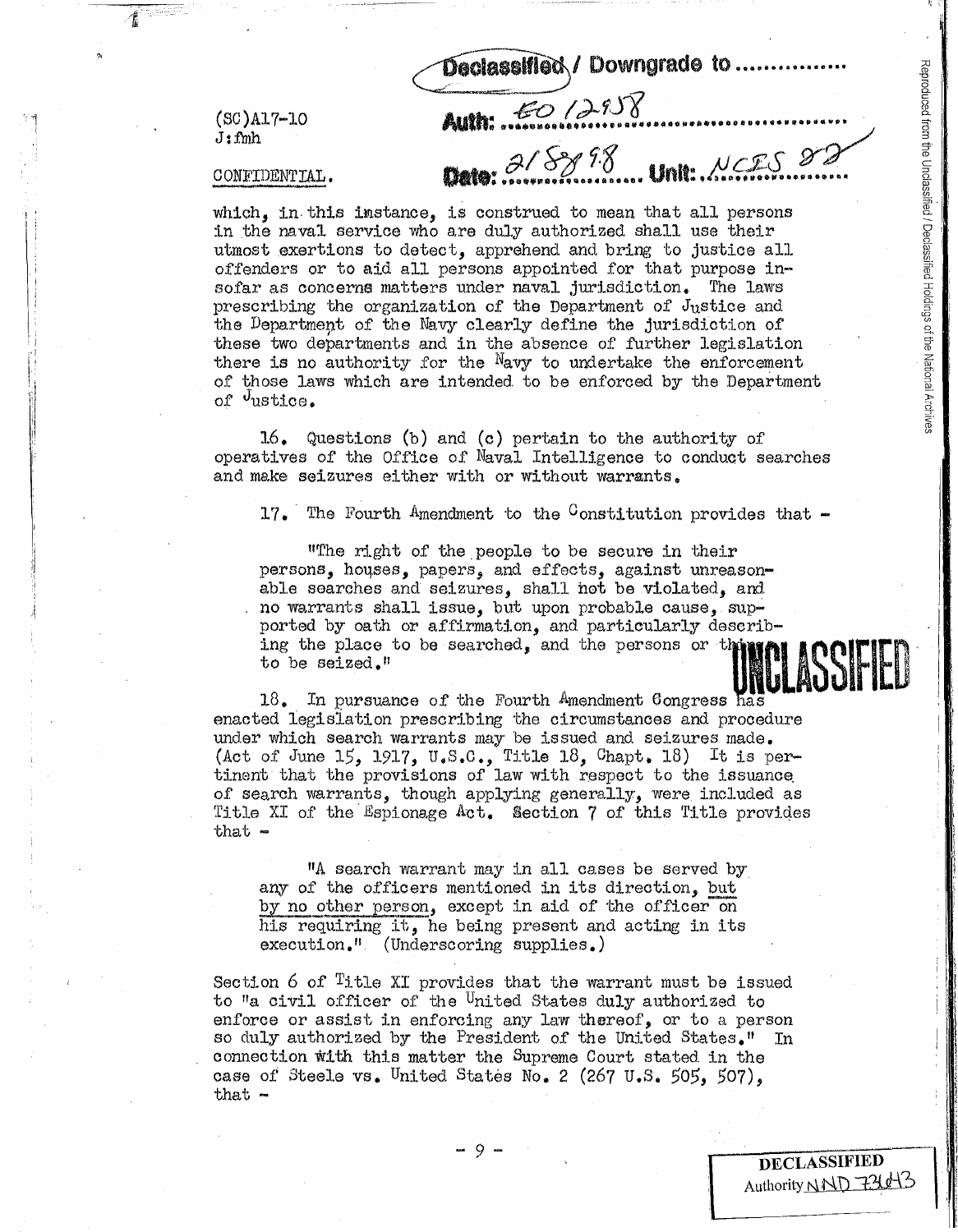Declassified / Downgrade to ...........

 $(SC)$ Al7-10  $J: fwh$ 

CONFIDENTIAL

Auth: 21888 News

Reproduced from the Unclassified / Declassified Holdings of the National Archives

Authority NND 7210-13

"The emphasis of the words of description in the Espionage Act is really on the limitation that the person designated shall be a civil and not a military agent of the government and shall be one 'duly authorized' to enforce or assist in enforcing any law of the United States."

In view of the foregoing, it is apparent that an  $-19$ . operative of the Office of Naval Intelligence would not be authorized as such to make searches and seizures in pursuance of any law of the United States either with or without a warrant. However, such a person, if present when a search was being made and if required by the officer designated for the purpose, could assist in the search and seizure in view of the provision in section 7 of <sup>T</sup>itle XI of the Act of June 15, 1917, supra. Also. when a felony is committed in the presence of an operative, he would have the same authority as a private citizen in arresting the perpetrator to seize property being used in the commission of the offense. (See also L.R.N.A. Sup. p. 27.)

20. "ith respect to the service of subpoenas (question  $d$ ) this is a duty required by law to be performed in a United States court through a United States marshal. Section 787 of the Revised Statutes (28 U.S.C., 503), provides that  $-$ 

"It shall be the duty of the marshal of each district to \* \* \* execute, throughout the district, all lawful precepts directed to him, and issued under the authority of the United States; and he shall have power to command all necessary assistance in the exexution of his duty."

Since a Naval Intelligence operative is not a court officer there would appear to be no authority for such a person to perform a function vested in a court officer.

21. Summarizing the foregoing, it is the opinion of this office that an operative of the Office of Naval Intelli $gence$   $-$ 

- (a) Is not authorized as such operative to make arrests for violations of the laws of the United States either with or without warrant:
- $(b)$ Is not authorized as such operative to conduct searches either with or without warrant;

 $-10 -$